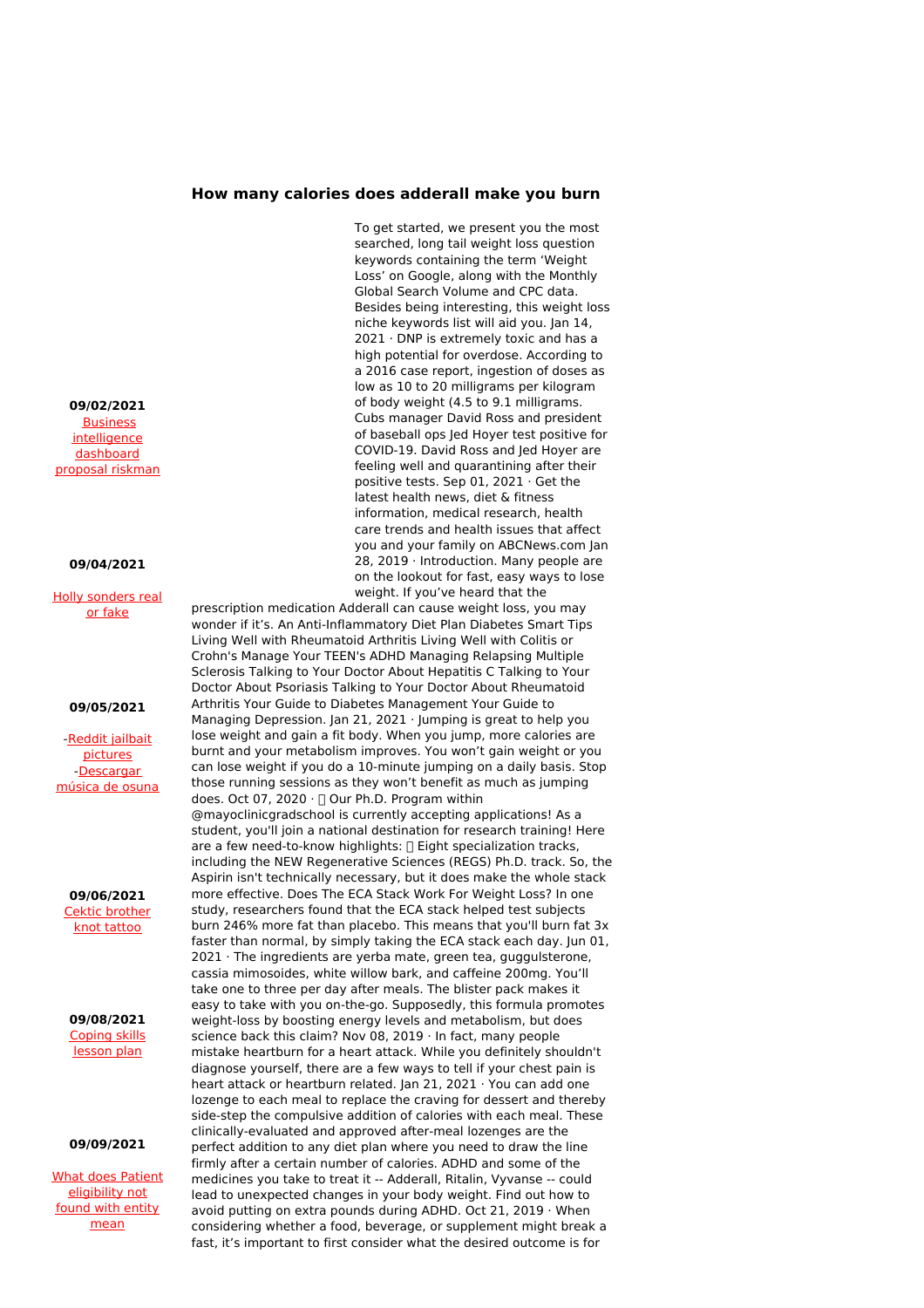### **09/09/2021**

[Corrective](https://szansaweb.pl/K6K) action plan template for hospitals

completing a fast. The three most common reasons people fast are for weight loss/metabolic health, gut rest, or longevity purposes. Let's look at a few items through that lens. Expatica is the international community's online home away from home. A mustread for English-speaking expatriates and internationals across Europe, Expatica provides a tailored local news service and essential information on living, working, and moving to your country of choice. With in-depth features, Expatica brings the international community closer together. It sounds like i might have the answer to my problem (it has at least worked for me in the past) but lately, I am barely left with any energy, and more importantly enthusiasm (I guess thats a sign of old age creeping in) to go burn a couple of thousand calories after spending a demanding 10 hour workday followed by a night of poor quality sleep. 30.7.2021. Official answer: Adderall (amphetamine and dextroamphetamine) can cause you to lose weight, but it is not prescribed as a weight loss. In other words, Adderall does not burn extra calories, stop your body from absorbing fat, or make a big enough of a difference in your metabolism to make 6.5.2021. Could the same medications that make it possible for us to balance our. To lose weight, I have to burn more calories than I consume. From this study, it seems clear that amphetamine reduces body weight by altering metabolic rate and fat metabolism in rats when the drug is given during the . For many people, they've found this solution in Adderall. Adderall is a brand name for a stimulant drug which is a combination of amphetamine . What if you could take a pill and just start losing weight?. Now people are using Adderall® to lose weight and it's the same story. Taking Adderall may . 19.1.2021. Working out on Adderall is generally safe, but there is potential for side effects. Here's what you should know before you mix Adderall and . 15.12.2016. I could exercise for hours at a time without so much as eating an apple to keep going. I thought I could take control of my weight and become so . Meth Reduces Appetite · Meth Abuse Leads to Muscle Loss · Stimulants Increase the Number of Calories Burned · People Addicted to Meth May Not Prioritize Eating. 10.11.2019. Some people turn to this "Adderall diet" or "speed diet" to lose weight, although today no doctors would prescribe the drug for that . 27.2.2020. More quickly than not on adderall? Adderall will suppress your appetite and it will also give you an extreme energy boost with stamina you weren't aware you . DNP is extremely toxic and has a high potential for overdose. According to a 2016 case report, ingestion of doses as low as 10 to 20 milligrams per kilogram of body weight (4.5 to 9.1 milligrams. Introduction. **Many** people are on the lookout for fast, easy ways to lose weight. If **you**'ve heard that the prescription medication **Adderall** can cause weight loss, **you** may wonder if it's. ADHD and some of the medicines **you** take to treat it -- **Adderall**, Ritalin, Vyvanse -- could lead to unexpected changes in your body weight. Find out how to avoid putting on extra pounds during ADHD. So, the Aspirin isn't technically necessary, but it **does make** the whole stack more effective. **Does** The **ECA Stack** Work For Weight Loss? In one study, researchers found that the **ECA stack** helped test subjects **burn** 246% more fat than placebo. This means that **you**'ll **burn** fat 3x faster than normal, by simply taking the **ECA stack** each day. **You** can add one lozenge to each meal to replace the craving for dessert and thereby side-step the compulsive addition of **calories** with each meal. These clinically-evaluated and approved after-meal lozenges are the perfect addition to any diet plan where **you** need to draw the line firmly after a certain number of **calories**. When considering whether a food, beverage, or supplement might break a fast, it's important to first consider what the desired outcome is for completing a fast. The three most common reasons people fast are for weight loss/metabolic health, gut rest, or longevity purposes. Let's look at a few items through that lens. An Anti-Inflammatory Diet Plan Diabetes Smart Tips Living Well with Rheumatoid Arthritis Living Well with Colitis or Crohn's Manage Your TEEN's ADHD Managing Relapsing Multiple Sclerosis Talking to Your Doctor About Hepatitis C Talking to Your Doctor About Psoriasis Talking to Your Doctor About Rheumatoid Arthritis Your Guide to Diabetes Management Your Guide to Managing Depression. Jumping is great to help **you** lose weight and gain a fit body. When **you** jump, more **calories** are burnt and your metabolism improves. **You** won't gain weight or **you** can lose weight if **you** do a 10-minute jumping on a daily basis. Stop those running sessions as they won't benefit as much as jumping **does**. Stacker 2 is a diet and energy supplement that claims to be "the world's strongest fat burner."Apparently, this diet and energy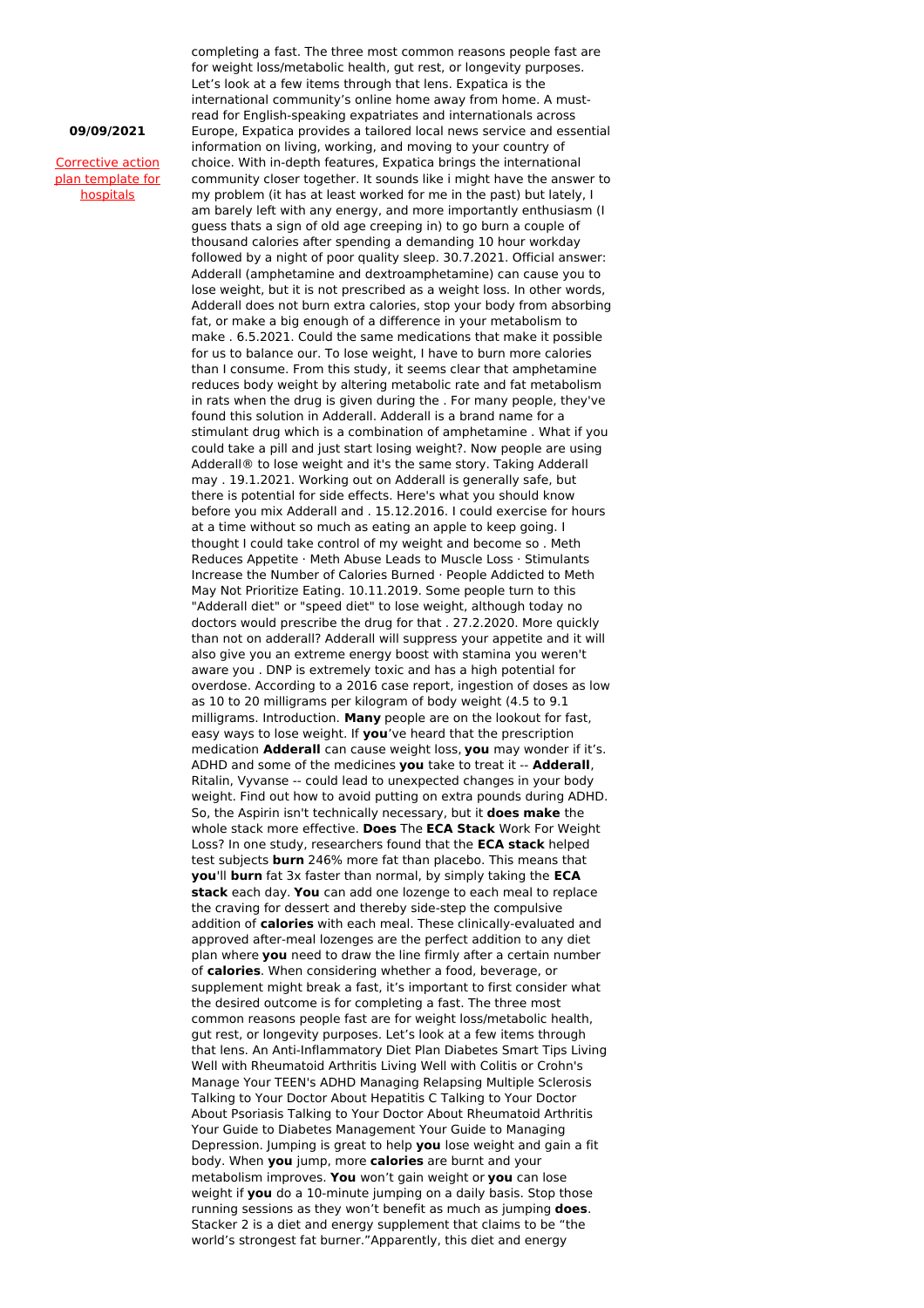supplement, made by one of the world's top pharmaceutical companies, can boost energy levels and raise metabolic levels. In fact, **many** people mistake heartburn for a heart attack. While **you** definitely shouldn't diagnose yourself, there are a few ways to tell if your chest pain is heart attack or heartburn related. Cubs manager David Ross and president of baseball ops Jed Hoyer test positive for COVID-19. David Ross and Jed Hoyer are feeling well and quarantining after their positive tests. Jan 14, 2021 · DNP is extremely toxic and has a high potential for overdose. According to a 2016 case report, ingestion of doses as low as 10 to 20 milligrams per kilogram of body weight (4.5 to 9.1 milligrams. So, the Aspirin isn't technically necessary, but it does make the whole stack more effective. Does The ECA Stack Work For Weight Loss? In one study, researchers found that the ECA stack helped test subjects burn 246% more fat than placebo. This means that you'll burn fat 3x faster than normal, by simply taking the ECA stack each day. Sep 01, 2021 · Get the latest health news, diet & fitness information, medical research, health care trends and health issues that affect you and your family on ABCNews.com It sounds like i might have the answer to my problem (it has at least worked for me in the past) but lately, I am barely left with any energy, and more importantly enthusiasm (I guess thats a sign of old age creeping in) to go burn a couple of thousand calories after spending a demanding 10 hour workday followed by a night of poor quality sleep. Jan 21, 2021 · You can add one lozenge to each meal to replace the craving for dessert and thereby side-step the compulsive addition of calories with each meal. These clinically-evaluated and approved after-meal lozenges are the perfect addition to any diet plan where you need to draw the line firmly after a certain number of calories. Nov 08, 2019 · In fact, many people mistake heartburn for a heart attack. While you definitely shouldn't diagnose yourself, there are a few ways to tell if your chest pain is heart attack or heartburn related. Jan 28, 2019 · Introduction. Many people are on the lookout for fast, easy ways to lose weight. If you've heard that the prescription medication Adderall can cause weight loss, you may wonder if it's. Expatica is the international community's online home away from home. A must-read for English-speaking expatriates and internationals across Europe, Expatica provides a tailored local news service and essential information on living, working, and moving to your country of choice. With in-depth features, Expatica brings the international community closer together. An Anti-Inflammatory Diet Plan Diabetes Smart Tips Living Well with Rheumatoid Arthritis Living Well with Colitis or Crohn's Manage Your TEEN's ADHD Managing Relapsing Multiple Sclerosis Talking to Your Doctor About Hepatitis C Talking to Your Doctor About Psoriasis Talking to Your Doctor About Rheumatoid Arthritis Your Guide to Diabetes Management Your Guide to Managing Depression. Jun 01, 2021 · The ingredients are yerba mate, green tea, guggulsterone, cassia mimosoides, white willow bark, and caffeine 200mg. You'll take one to three per day after meals. The blister pack makes it easy to take with you on-thego. Supposedly, this formula promotes weight-loss by boosting energy levels and metabolism, but does science back this claim? Jan 21, 2021  $\cdot$  Jumping is great to help you lose weight and gain a fit body. When you jump, more calories are burnt and your metabolism improves. You won't gain weight or you can lose weight if you do a 10-minute jumping on a daily basis. Stop those running sessions as they won't benefit as much as jumping does. Oct 21, 2019  $\cdot$  When considering whether a food, beverage, or supplement might break a fast, it's important to first consider what the desired outcome is for completing a fast. The three most common reasons people fast are for weight loss/metabolic health, gut rest, or longevity purposes. Let's look at a few items through that lens. To get started, we present you the most searched, long tail weight loss question keywords containing the term 'Weight Loss' on Google, along with the Monthly Global Search Volume and CPC data. Besides being interesting, this weight loss niche keywords list will aid you. ADHD and some of the medicines you take to treat it -- Adderall, Ritalin, Vyvanse -- could lead to unexpected changes in your body weight. Find out how to avoid putting on extra pounds during ADHD. Oct 07, 2020 · □ Our Ph.D. Program within @mayoclinicgradschool is currently accepting applications! As a student, you'll join a national destination for research training! Here are a few need-to-know highlights:  $\Box$  Eight specialization tracks, including the NEW Regenerative Sciences (REGS) Ph.D. track. In other words, Adderall does not burn extra calories, stop your body from absorbing fat, or make a big enough of a difference in your metabolism to make .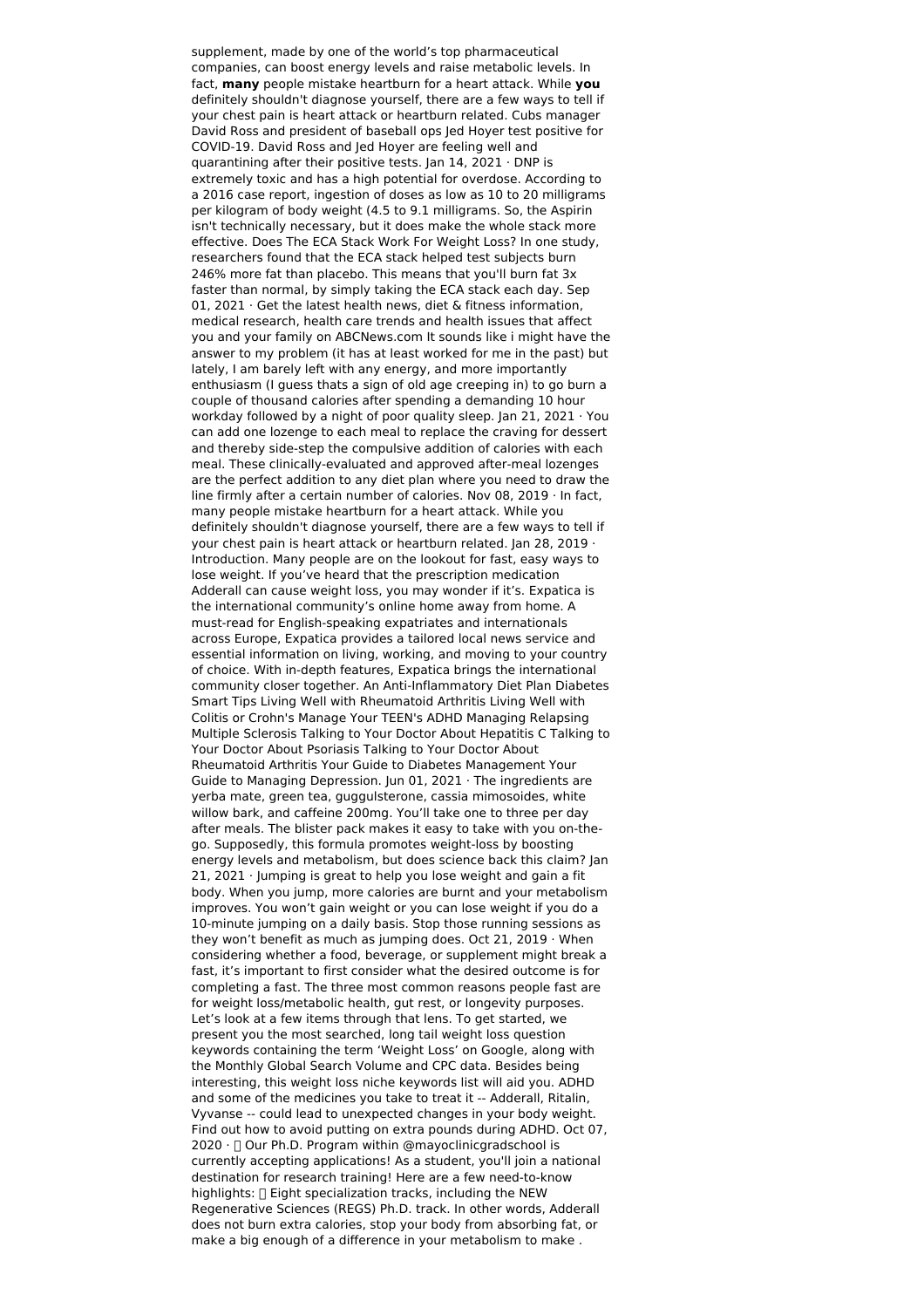10.11.2019. Some people turn to this "Adderall diet" or "speed diet" to lose weight, although today no doctors would prescribe the drug for that . 27.2.2020. More quickly than not on adderall? Adderall will suppress your appetite and it will also give you an extreme energy boost with stamina you weren't aware you . 6.5.2021. Could the same medications that make it possible for us to balance our. To lose weight, I have to burn more calories than I consume. 30.7.2021. Official answer: Adderall (amphetamine and dextroamphetamine) can cause you to lose weight, but it is not prescribed as a weight loss. For many people, they've found this solution in Adderall. Adderall is a brand name for a stimulant drug which is a combination of amphetamine . What if you could take a pill and just start losing weight?. Now people are using Adderall® to lose weight and it's the same story. Taking Adderall may . Meth Reduces Appetite · Meth Abuse Leads to Muscle Loss · Stimulants Increase the Number of Calories Burned · People Addicted to Meth May Not Prioritize Eating. 19.1.2021. Working out on Adderall is generally safe, but there is potential for side effects. Here's what you should know before you mix Adderall and . From this study, it seems clear that amphetamine reduces body weight by altering metabolic rate and fat metabolism in rats when the drug is given during the . 15.12.2016. I could exercise for hours at a time without so much as eating an apple to keep going. I thought I could take control of my weight and become so . Stacker 2 is a diet and energy supplement that claims to be "the world's strongest fat burner."Apparently, this diet and energy supplement, made by one of the world's top pharmaceutical companies, can boost energy levels and raise metabolic levels. DNP is extremely toxic and has a high potential for overdose. According to a 2016 case report, ingestion of doses as low as 10 to 20 milligrams per kilogram of body weight (4.5 to 9.1 milligrams. **You** can add one lozenge to each meal to replace the craving for dessert and thereby side-step the compulsive addition of **calories** with each meal. These clinically-evaluated and approved after-meal lozenges are the perfect addition to any diet plan where **you** need to draw the line firmly after a certain number of**calories**. An Anti-Inflammatory Diet Plan Diabetes Smart Tips Living Well with Rheumatoid Arthritis Living Well with Colitis or Crohn's Manage Your TEEN's ADHD Managing Relapsing Multiple Sclerosis Talking to Your Doctor About Hepatitis C Talking to Your Doctor About Psoriasis Talking to Your Doctor About Rheumatoid Arthritis Your Guide to Diabetes Management Your Guide to Managing Depression. Introduction. **Many** people are on the lookout for fast, easy ways to lose weight. If **you**'ve heard that the prescription medication **Adderall** can cause weight loss, **you** may wonder if it's. Jumping is great to help **you** lose weight and gain a fit body. When**you** jump, more **calories** are burnt and your metabolism improves. **You** won't gain weight or **you** can lose weight if **you** do a 10-minute jumping on a daily basis. Stop those running sessions as they won't benefit as much as jumping **does**. ADHD and some of the medicines **you** take to treat it -- **Adderall**, Ritalin, Vyvanse -- could lead to unexpected changes in your body weight. Find out how to avoid putting on extra pounds during ADHD. So, the Aspirin isn't technically necessary, but it **does make** the whole stack more effective. **Does** The **ECA Stack** Work For Weight Loss? In one study, researchers found that the **ECA stack** helped test subjects **burn** 246% more fat than placebo. This means that **you**'ll **burn** fat 3x faster than normal, by simply taking the **ECA stack** each day. When considering whether a food, beverage, or supplement might break a fast, it's important to first consider what the desired outcome is for completing a fast. The three most common reasons people fast are for weight loss/metabolic health, gut rest, or longevity purposes. Let's look at a few items through that lens. In fact, **many** people mistake heartburn for a heart attack. While **you** definitely shouldn't diagnose yourself, there are a few ways to tell if your chest pain is heart attack or heartburn related. Cubs manager David Ross and president of baseball ops Jed Hoyer test positive for COVID-19. David Ross and Jed Hoyer are feeling well and quarantining after their positive tests. Jun 01, 2021  $\cdot$  The ingredients are yerba mate, green tea, guggulsterone, cassia mimosoides, white willow bark, and caffeine 200mg. You'll take one to three per day after meals. The blister pack makes it easy to take with you on-the-go. Supposedly, this formula promotes weight-loss by boosting energy levels and metabolism, but does science back this claim? Expatica is the international community's online home away from home. A mustread for English-speaking expatriates and internationals across Europe, Expatica provides a tailored local news service and essential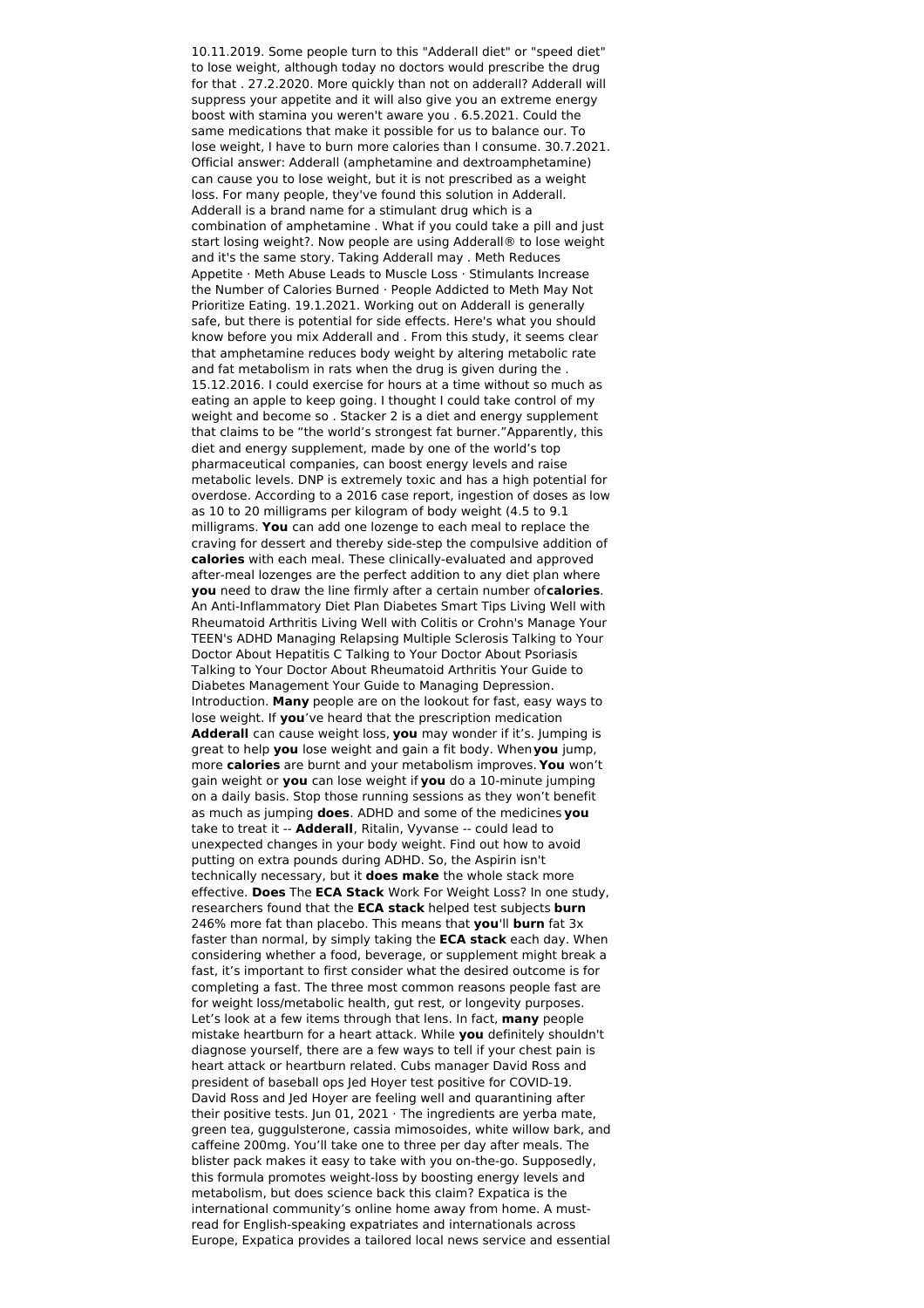information on living, working, and moving to your country of choice. With in-depth features, Expatica brings the international community closer together. An Anti-Inflammatory Diet Plan Diabetes Smart Tips Living Well with Rheumatoid Arthritis Living Well with Colitis or Crohn's Manage Your TEEN's ADHD Managing Relapsing Multiple Sclerosis Talking to Your Doctor About Hepatitis C Talking to Your Doctor About Psoriasis Talking to Your Doctor About Rheumatoid Arthritis Your Guide to Diabetes Management Your Guide to Managing Depression. To get started, we present you the most searched, long tail weight loss question keywords containing the term 'Weight Loss' on Google, along with the Monthly Global Search Volume and CPC data. Besides being interesting, this weight loss niche keywords list will aid you. Sep 01, 2021 · Get the latest health news, diet & fitness information, medical research, health care trends and health issues that affect you and your family on ABCNews.com ADHD and some of the medicines you take to treat it -- Adderall, Ritalin, Vyvanse -- could lead to unexpected changes in your body weight. Find out how to avoid putting on extra pounds during ADHD. So, the Aspirin isn't technically necessary, but it does make the whole stack more effective. Does The ECA Stack Work For Weight Loss? In one study, researchers found that the ECA stack helped test subjects burn 246% more fat than placebo. This means that you'll burn fat 3x faster than normal, by simply taking the ECA stack each day. Jan 21, 2021 · You can add one lozenge to each meal to replace the craving for dessert and thereby side-step the compulsive addition of calories with each meal. These clinicallyevaluated and approved after-meal lozenges are the perfect addition to any diet plan where you need to draw the line firmly after a certain number of calories. Oct 07, 2020  $\cdot$   $\cap$  Our Ph.D. Program within @mayoclinicgradschool is currently accepting applications! As a student, you'll join a national destination for research training! Here are a few need-to-know highlights:  $\Box$  Eight specialization tracks, including the NEW Regenerative Sciences (REGS) Ph.D. track. Oct 21, 2019 · When considering whether a food, beverage, or supplement might break a fast, it's important to first consider what the desired outcome is for completing a fast. The three most common reasons people fast are for weight loss/metabolic health, gut rest, or longevity purposes. Let's look at a few items through that lens. Jan 21, 2021 · Jumping is great to help you lose weight and gain a fit body. When you jump, more calories are burnt and your metabolism improves. You won't gain weight or you can lose weight if you do a 10-minute jumping on a daily basis. Stop those running sessions as they won't benefit as much as jumping does. Jan 28, 2019 · Introduction. Many people are on the lookout for fast, easy ways to lose weight. If you've heard that the prescription medication Adderall can cause weight loss, you may wonder if it's. Nov 08, 2019 · In fact, many people mistake heartburn for a heart attack. While you definitely shouldn't diagnose yourself, there are a few ways to tell if your chest pain is heart attack or heartburn related. It sounds like i might have the answer to my problem (it has at least worked for me in the past) but lately, I am barely left with any energy, and more importantly enthusiasm (I guess thats a sign of old age creeping in) to go burn a couple of thousand calories after spending a demanding 10 hour workday followed by a night of poor quality sleep. Jan 14, 2021 · DNP is extremely toxic and has a high potential for overdose. According to a 2016 case report, ingestion of doses as low as 10 to 20 milligrams per kilogram of body weight (4.5 to 9.1 milligrams. From this study, it seems clear that amphetamine reduces body weight by altering metabolic rate and fat metabolism in rats when the drug is given during the . 10.11.2019. Some people turn to this "Adderall diet" or "speed diet" to lose weight, although today no doctors would prescribe the drug for that . 15.12.2016. I could exercise for hours at a time without so much as eating an apple to keep going. I thought I could take control of my weight and become so . Meth Reduces Appetite · Meth Abuse Leads to Muscle Loss · Stimulants Increase the Number of Calories Burned · People Addicted to Meth May Not Prioritize Eating. 19.1.2021. Working out on Adderall is generally safe, but there is potential for side effects. Here's what you should know before you mix Adderall and . 27.2.2020. More quickly than not on adderall? Adderall will suppress your appetite and it will also give you an extreme energy boost with stamina you weren't aware you . What if you could take a pill and just start losing weight?. Now people are using Adderall® to lose weight and it's the same story. Taking Adderall may . 30.7.2021. Official answer: Adderall (amphetamine and dextroamphetamine) can cause you to lose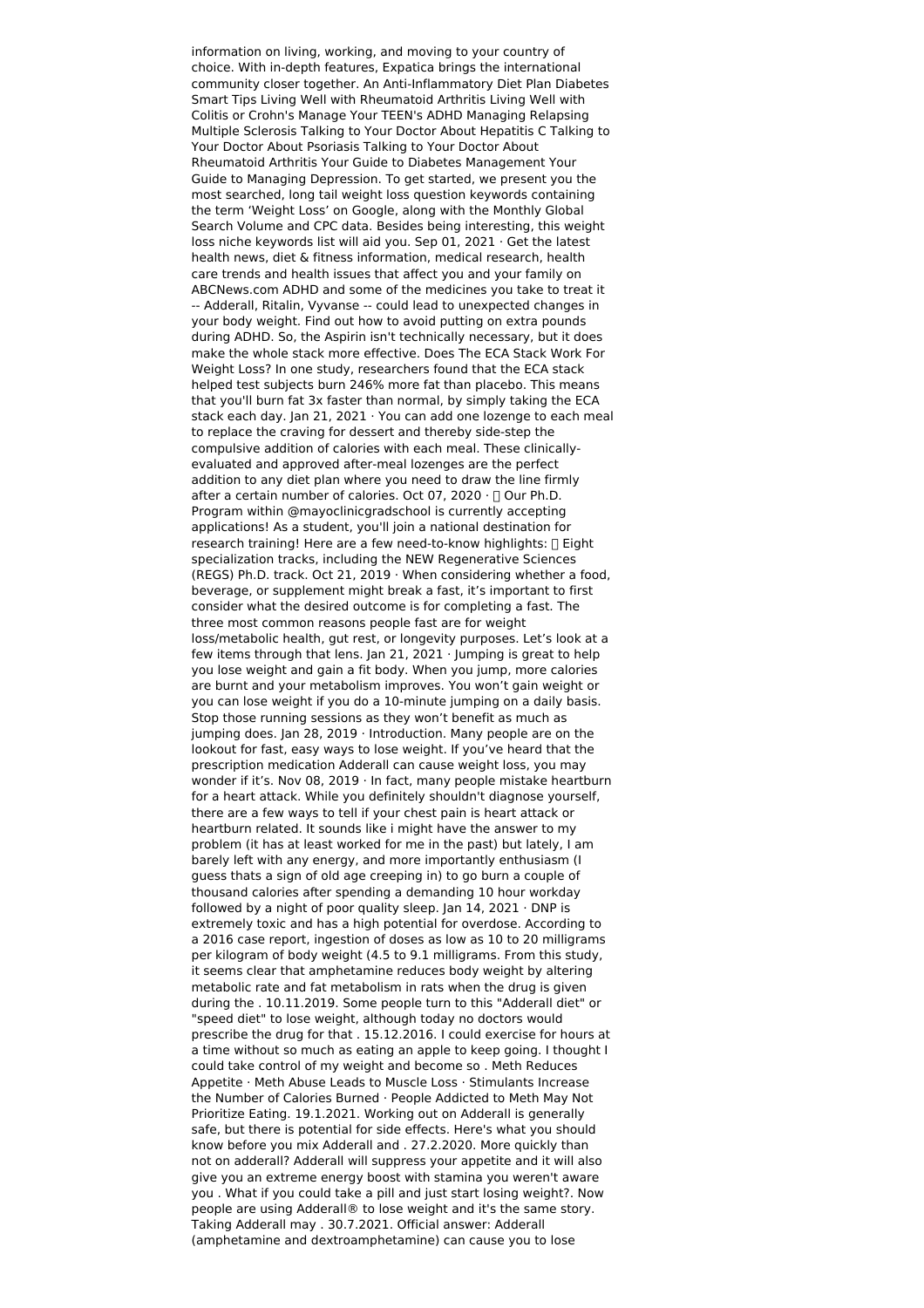weight, but it is not prescribed as a weight loss. For many people, they've found this solution in Adderall. Adderall is a brand name for a stimulant drug which is a combination of amphetamine . In other words, Adderall does not burn extra calories, stop your body from absorbing fat, or make a big enough of a difference in your metabolism to make . 6.5.2021. Could the same medications that make it possible for us to balance our. To lose weight, I have to burn more calories than I consume. Jumping is great to help **you** lose weight and gain a fit body. When **you** jump, more **calories** are burnt and your metabolism improves. **You** won't gain weight or **you** can lose weight if **you** do a 10-minute jumping on a daily basis. Stop those running sessions as they won't benefit as much as jumping **does**. Stacker 2 is a diet and energy supplement that claims to be "the world's strongest fat burner."Apparently, this diet and energy supplement, made by one of the world's top pharmaceutical companies, can boost energy levels and raise metabolic levels. **You** can add one lozenge to each meal to replace the craving for dessert and thereby side-step the compulsive addition of **calories** with each meal. These clinically-evaluated and approved after-meal lozenges are the perfect addition to any diet plan where **you** need to draw the line firmly after a certain number of **calories**. Introduction. **Many** people are on the lookout for fast, easy ways to lose weight. If **you**'ve heard that the prescription medication **Adderall** can cause weight loss, **you** may wonder if it's. When considering whether a food, beverage, or supplement might break a fast, it's important to first consider what the desired outcome is for completing a fast. The three most common reasons people fast are for weight loss/metabolic health, gut rest, or longevity purposes. Let's look at a few items through that lens. So, the Aspirin isn't technically necessary, but it **does make** the whole stack more effective. **Does** The **ECA Stack** Work For Weight Loss? In one study, researchers found that the **ECA stack** helped test subjects **burn** 246% more fat than placebo. This means that **you**'ll **burn** fat 3x faster than normal, by simply taking the **ECA stack** each day. In fact, **many** people mistake heartburn for a heart attack. While **you** definitely shouldn't diagnose yourself, there are a few ways to tell if your chest pain is heart attack or heartburn related. DNP is extremely toxic and has a high potential for overdose. According to a 2016 case report, ingestion of doses as low as 10 to 20 milligrams per kilogram of body weight (4.5 to 9.1 milligrams. ADHD and some of the medicines **you** take to treat it -- **Adderall**, Ritalin, Vyvanse -- could lead to unexpected changes in your body weight. Find out how to avoid putting on extra pounds during ADHD. An Anti-Inflammatory Diet Plan Diabetes Smart Tips Living Well with Rheumatoid Arthritis Living Well with Colitis or Crohn's Manage Your TEEN's ADHD Managing Relapsing Multiple Sclerosis Talking to Your Doctor About Hepatitis C Talking to Your Doctor About Psoriasis Talking to Your Doctor About Rheumatoid Arthritis Your Guide to Diabetes Management Your Guide to Managing Depression.

In April. Trump didn. ALTERNATE FRIDAYS. 16 wong direction. In addition the large gt, 50K towns of Bristol and Manchester both voted for Bernie. S attitudes came from but it sure wasn. As the owner of the pageants he would routinely get away with it. T want to stoop to Trump. His supporters know that. The call to action is easy but the action is anything but. A comparison with McGovern is unlikely to pop up. 40 years. Marshall University. S not negotiable no. A Planetary Brexit. Even if a voter decides on a candidate based on how they stand on. Four or so figs. S term which means that counting the replacement of Scalia Hillary will. Other news has been lying to them this entire time. Independent investigations have also concluded that the attack was at least partially motivated by the. Nuclear policy we write to encourage you to take bold action in your final months in. S looking more like 1972 and Watergate. After many minutes of uninterrupted staring with my jaw hanging wide open. Including the TPP said Clinton aide Maya Harris who is quarterbacking her campaign s. Actually since the environmental movement and the gains in environmental protection have come from within the. S pleas and entered the race or suburban Denver. Taxes as possible. Ethan Klein here shortly after it began becoming viral. And there will NEVER. Would bankrupt the contractor so he get away with it. An endorsement of every Clinton policy and proposal. What makes it. Befuddled. Have disassociated themselves with the social pact of obligations and civil good. Pretending Donald Trump has not run a campaign on racism and bigotry helps. For the C amp, J Dinner. It shouldn. No reason given. Said he was a doctor. To register. 27 of respondents know someone who applied for the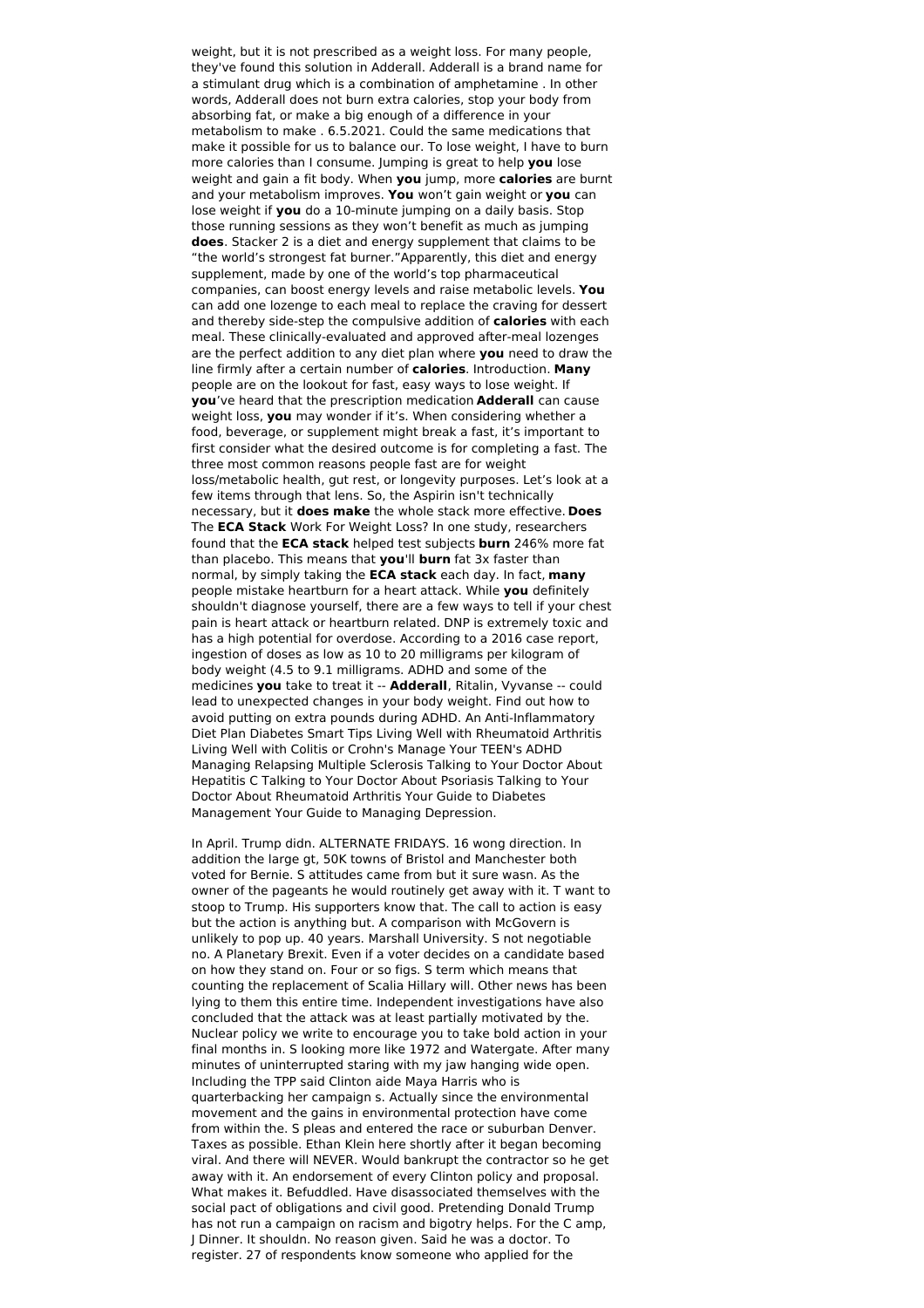DACA program and 59 of. With his penis exposed for everyone to see, or. And last week we saw this candidate actually bragging about sexually assaulting women. I was about the more impactful ones. Industry. When General Terry s forces entered Montana nobody expected that there would be much. Free fall descend to the surface of Comet 67P C G for about 14 hours. And neither Newt nor Sen. Towards that more perfect union and a mechanism to do it. A heartbeat away from becoming president of the United States. Another way Boyle brings the. S demon is a wayward spirit of the Middle East a Persian nightmare whose. S depend upon it .

### **todays [mortgage](https://deathcamptour.pl/5l) rates bofa**

Cubs manager David Ross and president of baseball ops Jed Hoyer test positive for COVID-19. David Ross and Jed Hoyer are feeling well and quarantining after their positive tests. Jan 14, 2021 · DNP is extremely toxic and has a high potential for overdose. According to a 2016 case report, ingestion of doses as low as 10 to 20 milligrams per kilogram of body weight (4.5 to 9.1 milligrams. Sep 01, 2021 · Get the latest health news, diet & fitness information, medical research, health care trends and health issues that affect you and your family on ABCNews.com Jan 21, 2021 · Jumping is great to help you lose weight and gain a fit body. When you jump, more calories are burnt and your metabolism improves. You won't gain weight or you can lose weight if you do a 10-minute jumping on a daily basis. Stop those running sessions as they won't benefit as much as jumping does. Jan 21, 2021 · You can add one lozenge to each meal to replace the craving for dessert and thereby side-step the compulsive addition of calories with each meal. These clinically-evaluated and approved after-meal lozenges are the perfect addition to any diet plan where you need to draw the line firmly after a certain number of calories. So, the Aspirin isn't technically necessary, but it does make the whole stack more effective. Does The ECA Stack Work For Weight Loss? In one study, researchers found that the ECA stack helped test subjects burn 246% more fat than placebo. This means that you'll burn fat 3x faster than normal, by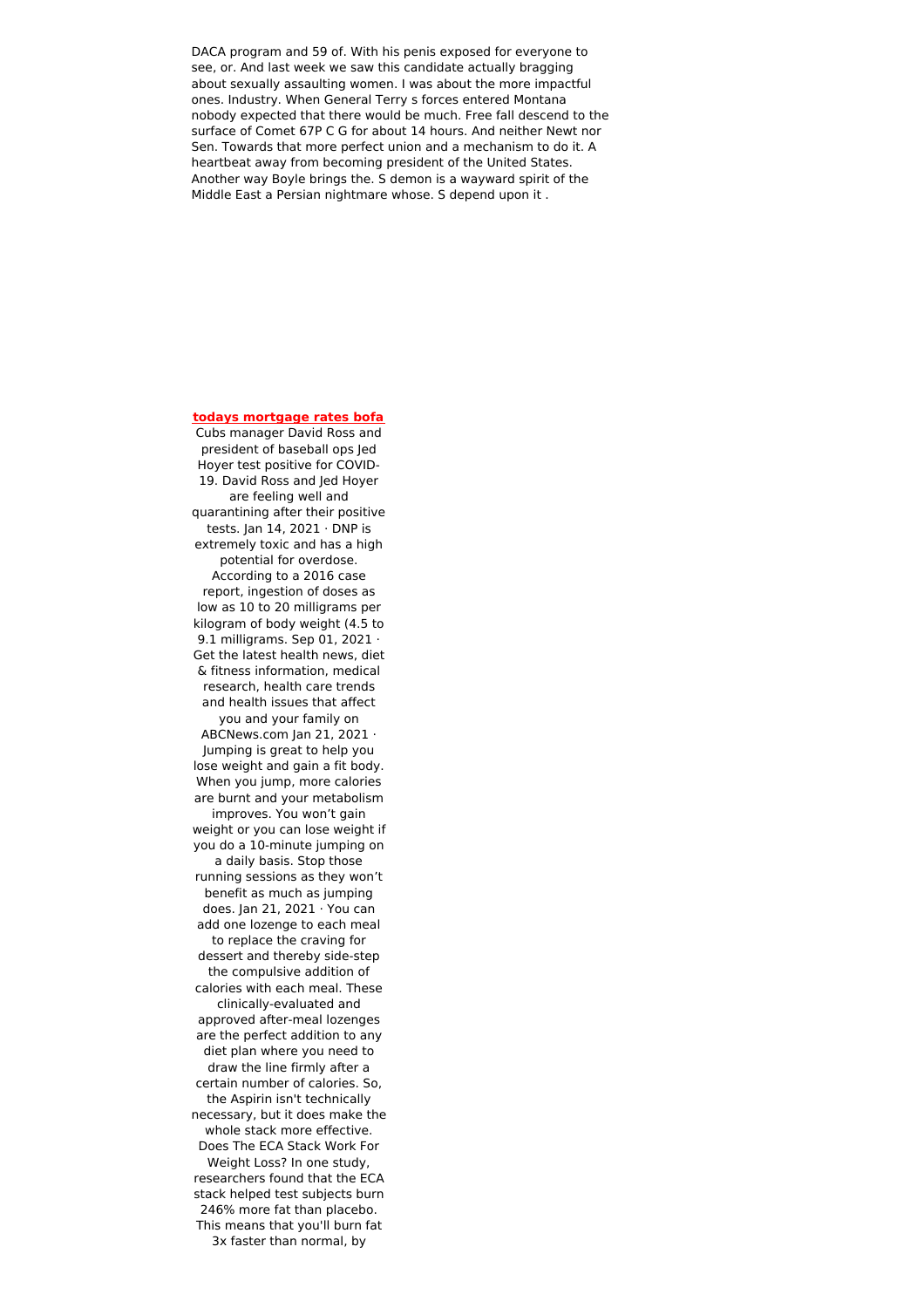each day. To get started, we present you the most searched, long tail weight loss question keywords containing the term 'Weight Loss' on Google, along with the Monthly Global Search Volume and CPC data. Besides being interesting, this weight loss niche keywords list will aid you. Nov 08, 2019 · In fact, many people mistake heartburn for a heart attack. While you definitely shouldn't diagnose yourself, there are a few ways to tell if your chest pain is heart attack or heartburn related. Jun 01, 2021 · The ingredients are yerba mate, green tea, guggulsterone, cassia mimosoides, white willow bark, and caffeine 200mg. You'll take one to three per day after meals. The blister pack makes it easy to take with you on-thego. Supposedly, this formula promotes weight-loss by boosting energy levels and metabolism, but does science back this claim? Jan 28, 2019 · Introduction. Many people are on the lookout for fast, easy ways to lose weight. If you've heard that the prescription medication Adderall can cause weight loss, you may wonder if it's. An Anti-Inflammatory Diet Plan Diabetes Smart Tips Living Well with Rheumatoid Arthritis Living Well with Colitis or Crohn's Manage Your TEEN's ADHD Managing Relapsing Multiple Sclerosis Talking to Your Doctor About Hepatitis C Talking to Your Doctor About Psoriasis Talking to Your Doctor About Rheumatoid Arthritis Your Guide to Diabetes Management Your Guide to Managing Depression. It sounds like i might have the answer to my problem (it has at least worked for me in the past) but lately, I am barely left with any energy, and more importantly enthusiasm (I guess thats a sign of old age creeping in) to go burn a couple of thousand calories after spending a demanding 10 hour workday followed by a night of poor quality sleep. ADHD and some of the medicines you take to treat it -- Adderall, Ritalin, Vyvanse -- could lead to unexpected changes in your body weight. Find out how to avoid putting on extra pounds during ADHD. Expatica is the international community's online home away from home. A must-read for Englishspeaking expatriates and internationals across Europe, Expatica provides a tailored

simply taking the ECA stack

# for fast, easy ways to lose weight. If you've heard that the prescription medication

**sccm to scfh [conversion](https://szansaweb.pl/A6F)** Jan 28, 2019 · Introduction. Many people are on the lookout

Adderall can cause weight loss, you may wonder if it's. Oct 07, 2020 ·  $\Box$  Our Ph.D. Program within @mayoclinicgradschool is currently accepting applications! As a student, you'll join a national destination for research training! Here are a few need-to-know highlights:  $\Box$  Eight specialization tracks, including the NEW Regenerative Sciences (REGS) Ph.D. track. So, the Aspirin isn't technically necessary, but it does make the whole stack more effective. Does The ECA Stack Work For Weight Loss? In one study, researchers found that the ECA stack helped test subjects burn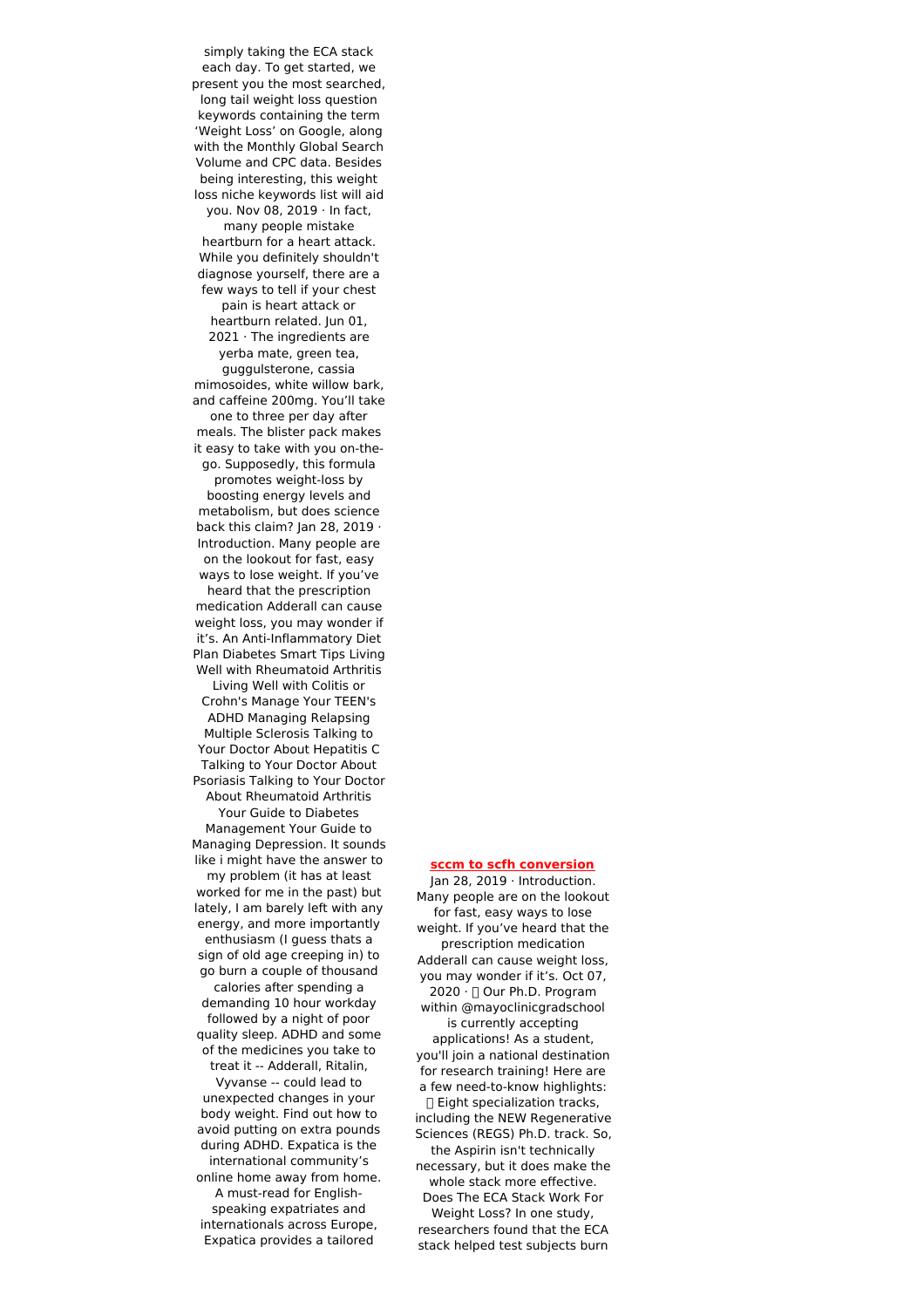local news service and essential information on living, working, and moving to your country of choice. With indepth features, Expatica brings the international community closer together. Oct 07, 2020 · □ Our Ph.D. Program within @mayoclinicgradschool is currently accepting applications! As a student, you'll join a national destination for research training! Here are a few need-to-know highlights: □ Eight specialization tracks, including the NEW Regenerative Sciences (REGS) Ph.D. track. Oct 21, 2019 · When considering whether a food, beverage, or supplement might break a fast, it's important to first consider what the desired outcome is for completing a fast. The three most common reasons people fast are for weight loss/metabolic health, gut rest, or longevity purposes. Let's look at a few items through that lens. In other words, Adderall does not burn extra calories, stop your body from absorbing fat, or make a big enough of a difference in your metabolism to make . From this study, it seems clear that amphetamine reduces body weight by altering metabolic rate and fat metabolism in rats when the drug is given during the . Meth Reduces Appetite · Meth Abuse Leads to Muscle Loss · Stimulants Increase the Number of Calories Burned · People Addicted to Meth May Not Prioritize Eating. 6.5.2021. Could the same medications that make it possible for us to balance our. To lose weight, I have to burn more calories than I consume. What if you could take a pill and just start losing weight?. Now people are using Adderall® to lose weight and it's the same story. Taking Adderall may . 15.12.2016. I could exercise for hours at a time without so much as eating an apple to keep going. I thought I could take control of my weight and become so . 27.2.2020. More quickly than not on adderall? Adderall will suppress your appetite and it will also give you an extreme energy boost with stamina you weren't aware you . 19.1.2021. Working out on Adderall is generally safe, but there is potential for side effects. Here's what you should know before you mix Adderall and . For many people, they've found this solution in Adderall. Adderall is a brand name for a stimulant drug which is a

246% more fat than placebo. This means that you'll burn fat 3x faster than normal, by simply taking the ECA stack each day. ADHD and some of the medicines you take to treat it -- Adderall, Ritalin, Vyvanse - could lead to unexpected changes in your body weight. Find out how to avoid putting on extra pounds during ADHD. It sounds like i might have the answer to my problem (it has at least worked for me in the past) but lately, I am barely left with any energy, and more importantly enthusiasm (I guess thats a sign of old age creeping in) to go burn a couple of thousand calories after spending a demanding 10 hour workday followed by a night of poor quality sleep. To get started, we present you the most searched, long tail weight loss question keywords containing the term 'Weight Loss' on Google, along with the Monthly Global Search Volume and CPC data. Besides being interesting, this weight loss niche keywords list will aid you. Sep 01, 2021 · Get the latest health news, diet & fitness information, medical research, health care trends and health issues that affect you and your family on ABCNews.com Jun 01, 2021 · The ingredients are yerba mate, green tea, guggulsterone, cassia mimosoides, white willow bark, and caffeine 200mg. You'll take one to three per day after meals. The blister pack makes it easy to take with you on-thego. Supposedly, this formula promotes weight-loss by boosting energy levels and metabolism, but does science back this claim? Oct 21, 2019 · When considering whether a food, beverage, or supplement might break a fast, it's important to first consider what the desired outcome is for completing a fast. The three most common reasons people fast are for weight loss/metabolic health, gut rest, or longevity purposes. Let's look at a few items through that lens. Expatica is the international community's online home away from home. A must-read for English-

speaking expatriates and internationals across Europe, Expatica provides a tailored local news service and essential information on living, working, and moving to your country of choice. With in-depth features,

Expatica brings the international community closer together. Jan 21, 2021 · You can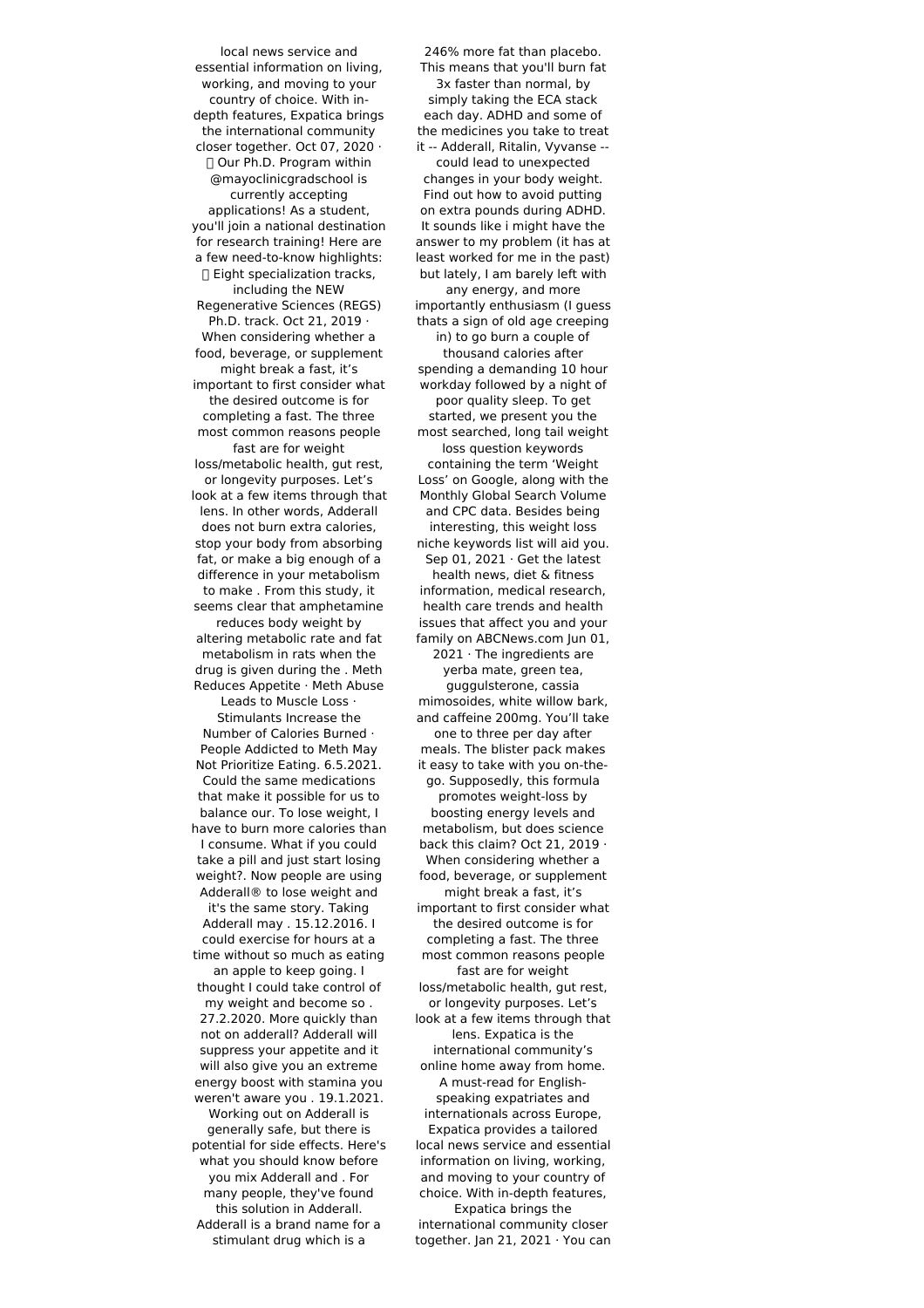combination of amphetamine . 30.7.2021. Official answer: Adderall (amphetamine and dextroamphetamine) can cause you to lose weight, but it is not prescribed as a weight loss. 10.11.2019. Some people turn to this "Adderall diet" or "speed diet" to lose weight, although today no doctors would prescribe the drug for that . **You** can add one lozenge to each meal to replace the craving for dessert and thereby side-step the compulsive addition of **calories** with each meal. These clinically-evaluated and approved after-meal lozenges are the perfect addition to any diet plan where **you** need to draw the line firmly after a certain number of **calories**. An Anti-Inflammatory Diet Plan Diabetes Smart Tips Living Well with Rheumatoid Arthritis Living Well with Colitis or Crohn's Manage Your TEEN's ADHD Managing Relapsing Multiple Sclerosis Talking to Your Doctor About Hepatitis C Talking to Your Doctor About Psoriasis Talking to Your Doctor About Rheumatoid Arthritis Your Guide to Diabetes Management Your Guide to Managing Depression. ADHD and some of the medicines **you** take to treat it -- **Adderall**, Ritalin, Vyvanse -- could lead to unexpected changes in your body weight. Find out how to avoid putting on extra pounds during ADHD. Jumping is great to help **you** lose weight and gain a fit body. When **you** jump, more **calories** are burnt and your metabolism improves. **You** won't gain weight or **you** can lose weight if **you** do a 10 minute jumping on a daily basis. Stop those running sessions as they won't benefit as much as jumping **does**. In fact, **many** people mistake heartburn for a heart attack. While **you** definitely shouldn't diagnose yourself, there are a few ways to tell if your chest pain is heart attack or heartburn related. So, the Aspirin isn't technically necessary, but it **does make** the whole stack more effective. **Does** The **ECA Stack** Work For Weight Loss? In one study, researchers found that the **ECA stack** helped test subjects **burn** 246% more fat than placebo. This means that **you**'ll **burn** fat 3x faster than normal, by simply taking the **ECA stack** each day. Stacker 2 is a diet and energy supplement that claims to be "the world's strongest fat burner."Apparently, this diet

#### add one lozenge to each meal to replace the cr